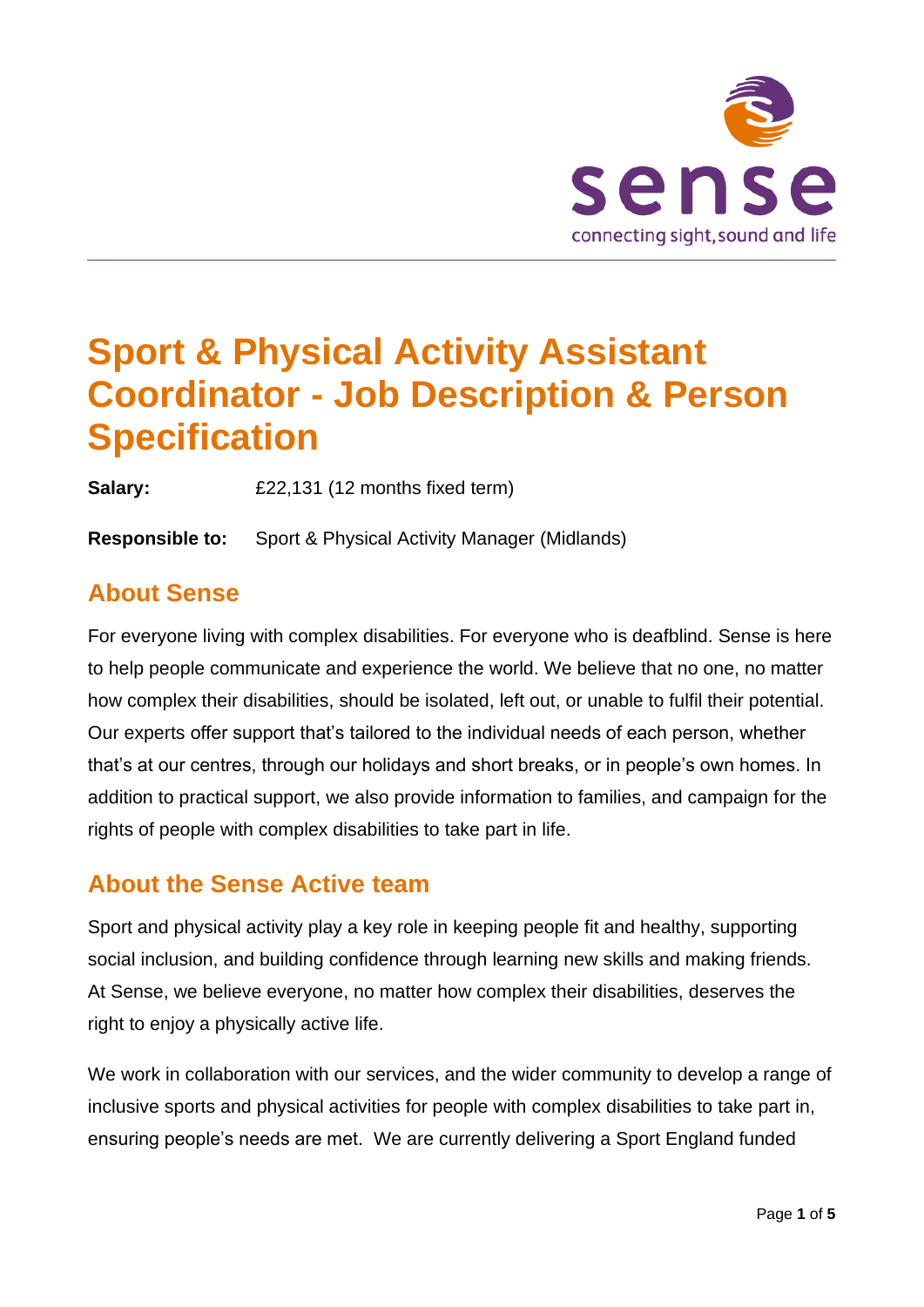

project called 'Sense, Active Together' and are looking for someone to join our team to support development and administration areas on a 12 month fixed term basis.

## **Our structure**

As leaders in inclusive Arts, Sport & Wellbeing we are dedicated to empowering people with complex disabilities to lead creative and active lives. We deliver accessible programmes that give everyone the time and space to take part. People with complex disabilities are at the heart of everything we do and they inform our principles for inclusion.

We deliver inclusive opportunities that give people the chance to learn new skills, gain new experiences, connect with others and improve their physical and mental wellbeing. We support the arts, sports and social care sector through consultation, training and sharing insight and learning.

## **About the role**

#### **Objectives**

- To support the delivery of the sport & physical activity programme in the West Midlands working closely with the Sport & Physical Activity Manager (Midlands).
- To support the delivery of the hub expansion project, with a focus on kick-starting a taster programme in Loughborough ahead of the full launch in Spring 2023.
- To support the Sense Active Team in line with the priorities set by senior management.
- To support the Sense Active Team with internal and external communications across a variety of platforms (for example, phone, emails and mailing lists).

#### Key responsibilities

• To support the delivery of the West Midlands sport & physical activity programme by communicating with participants, sports providers, Sense services and community groups.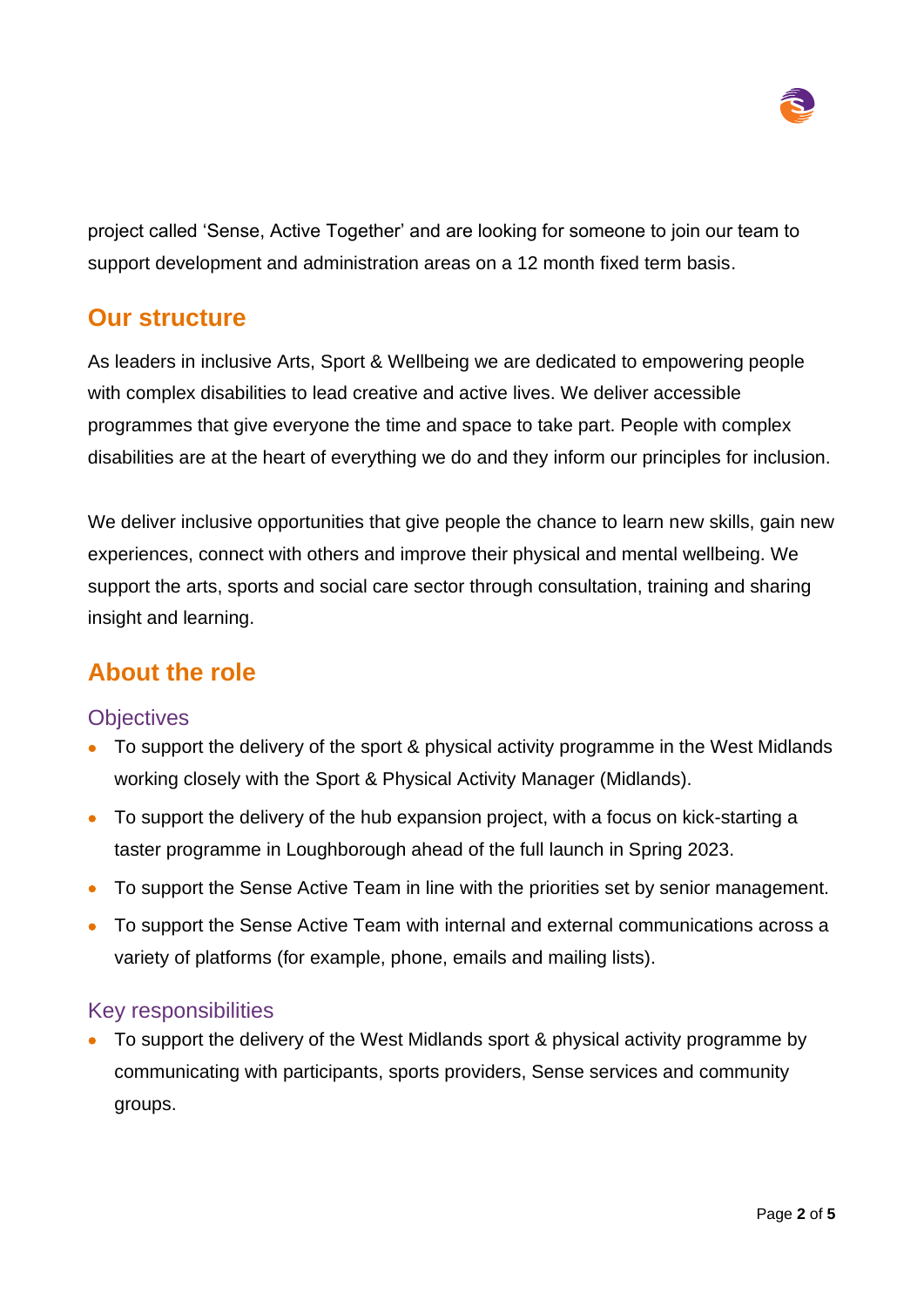

- To support session delivery in the West Midlands by writing Risk Assessments, issuing contracts with sports providers, booking facilities, and sending on invoices.
- To ensure sign up forms and registers of attendees are completed in line with agreed session delivery, and inputted into a monitoring KPI tracker.
- To support the delivery of the hub expansion project in Loughborough in line with the strategy and with senior colleagues in the Sense Active Team.
- To attend steering groups and project meetings that support the development of the sport & physical activity programme.
- To provide administrative support to the Sense Active Team under the direction of the Sport & Physical Activity Manager (Midlands).
- To support the Sense Active Team with communications including collating copy for blogs, newsletters, and social media posts.
- To support the Sense Active Team in collating case studies to support the impact of the programme.
- To provide administration support for team meetings including taking notes and minutes and planning dates and logistics where applicable.
- Travel within the West Midlands to visit activities that have been established by the Sport & Physical Activity Manager (Midlands) to meet participants, gather feedback and collate registers.
- Carry out any other duties as reasonably requested by the Sport & Physical Activity Manager (Midlands), relevant to the objectives of the post.

#### Person specification

- A proven track record as an administrator supporting a busy team.
- Proven experience of supporting effective project management.
- Experience in keeping accurate and up to date records of all service related activity and to ensure effective day to day administration of a project.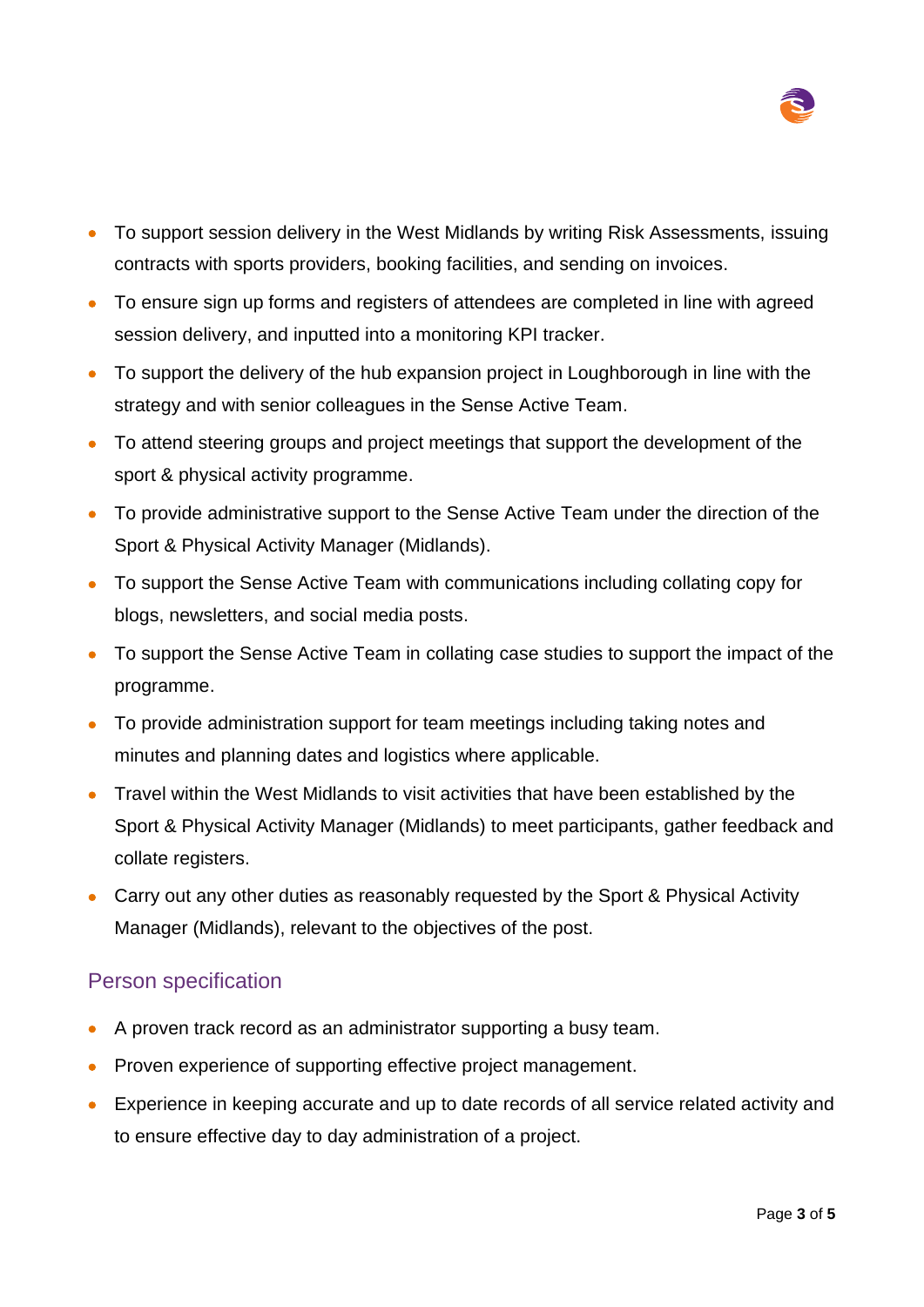

- Experience in providing strong communication in a variety of formats, and using different platforms.
- The ability to work on your own initiative as well as within a team.
- A demonstrable commitment to enabling an inclusive and diverse workforce to reflect our community.
- A commitment to people with complex communication and Sense's vision and values; a willingness to learn how to communicate with people with complex communication and identify the barriers to their participation in all aspects of Sense's work.
- Able to comply with the principles of GDPR and maintain confidentiality at all times.
- Excellent standard of literacy and numeracy.
- Excellent organisation skills and attention to detail
- Excellent level of IT literacy.
- Evidence of own continuing professional development.